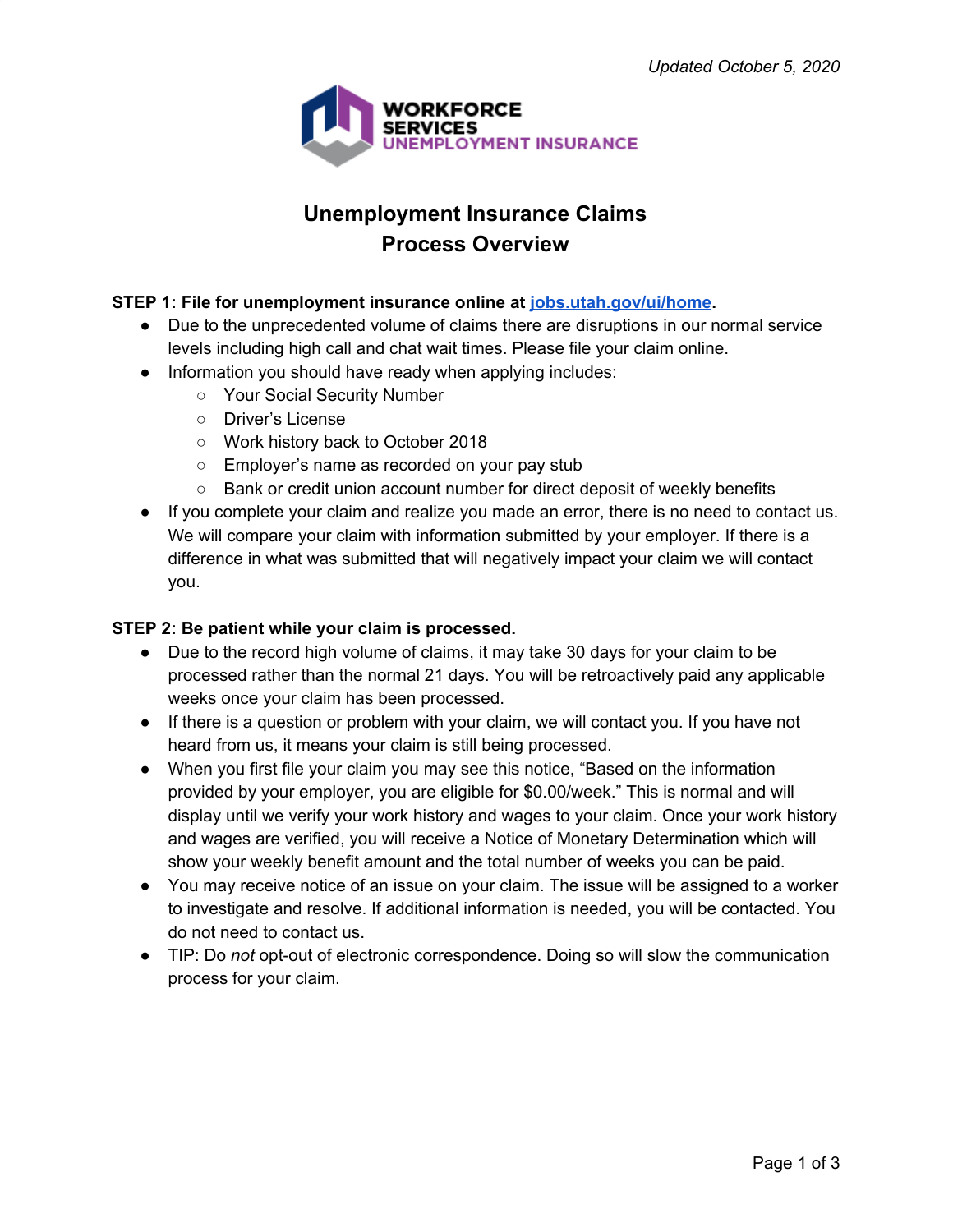

# **STEP 3: File your weekly claim.**

- **●** Unemployment Insurance is not a single application. You are required to file a short weekly claim that includes 4-5 general eligibility questions. This claim is made available each Sunday and can be quickly and easily done in the same place you filed your initial claim online at [https://jobs.utah.gov/ui/home/.](https://jobs.utah.gov/ui/home/)
- **●** If you do not file your weekly claim, your weekly benefit will not be paid.
- **●** If you forgot to complete or did not know to complete your weekly claim, do so immediately. Access to weekly filing will be closed due to inactivity if you have not filed a weekly claim within 21 days of the week you are claiming for.
- For more information about weekly claims see our Weekly Claim FAQ.

# **STEP 4: Be patient and aware of potential delays in claim processing.**

- There are continued record high claims for unemployment benefits due to the pandemic. Workforce Services strives to get eligibility cases resolved as soon as possible and in a majority of cases they are within 30 days. In rare cases, it may take longer than 30 days to resolve due to delays that are beyond the state's control; such as needing information from another state or your employer.
- If there is a need for further information, Workforce Services will proactively reach out to you for that information. Calling to ask the status of your claim may delay processing further, as the individuals processing the claims are also responsible for responding to calls. Continue to monitor your claim's status electronically until a decision has been made and sent to you.

# **STEP 5: Return to full employment.**

- Once you have returned to full employment there is no need to contact the Department of Workforce Services. Simply stop filing your weekly claim and your claim will automatically be closed by the system.
- If you once again become unemployed or your hours are reduced, file for unemployment insurance online at [jobs.utah.gov/ui/home](https://jobs.utah.gov/ui/home)**.** Depending on the date you file, your closed claim will be reopened or if your claim expired, you will be directed to file a new claim.

# **STEP 6: Return to part time employment.**

- If you return to part time work, depending on the number of hours you work and your earnings during a week, you may still be eligible for partial unemployment benefits.
- If you return to part time work, continue filing your weekly claim. Answer "Yes" to the question, "During the week, did you work?" You will then be asked to report your gross earnings (before taxes/deductions) for the week, regardless of when you get paid. The system will adjust your weekly unemployment benefit payment based on the gross wages you report.